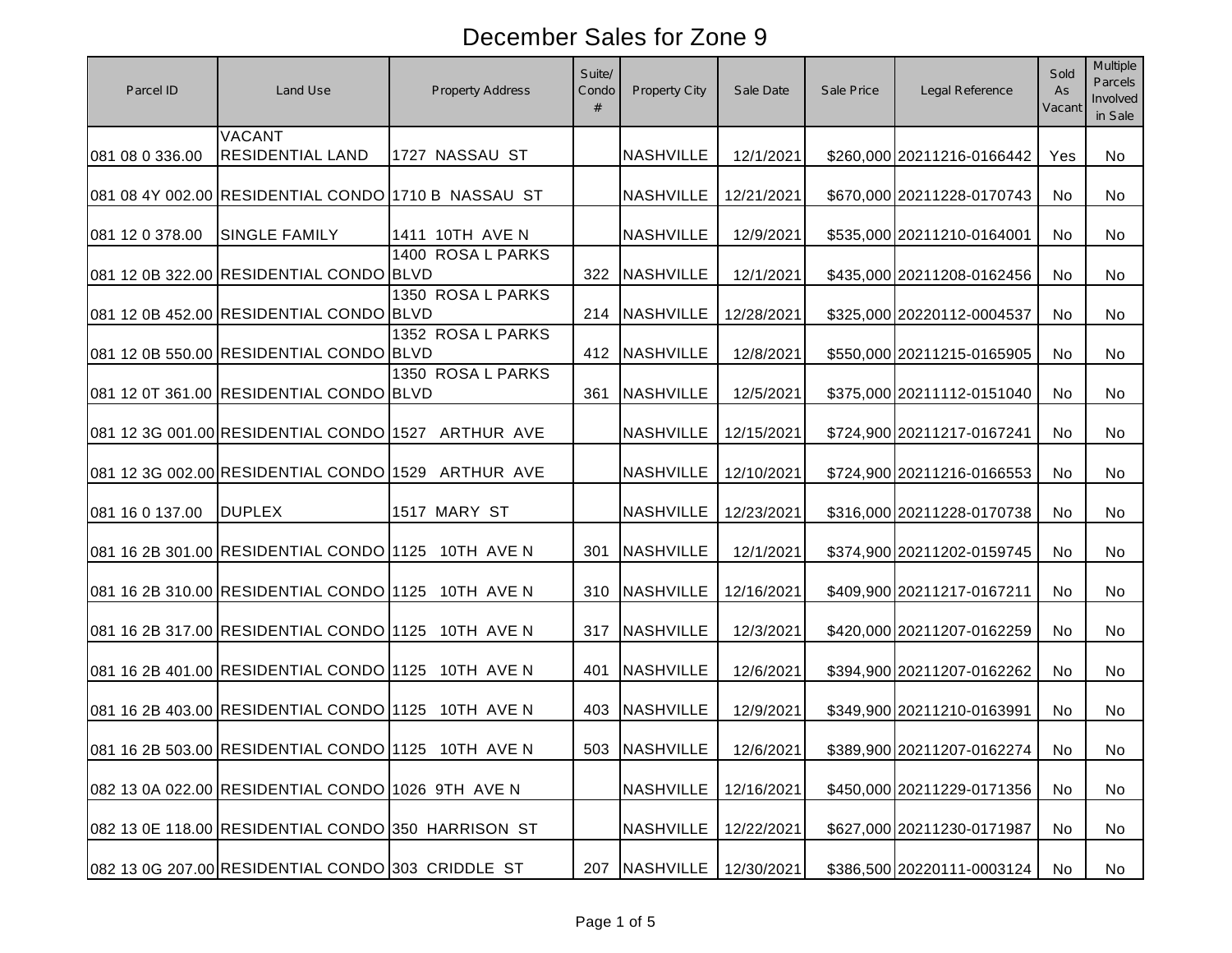| Parcel ID | Land Use                                         | Property Address                                                    | Suite/<br>Condo<br>$\#$ | Property City    | Sale Date  | Sale Price | Legal Reference              | Sold<br>As<br>Vacant | <b>Multiple</b><br>Parcels<br>Involved<br>in Sale |
|-----------|--------------------------------------------------|---------------------------------------------------------------------|-------------------------|------------------|------------|------------|------------------------------|----------------------|---------------------------------------------------|
|           | 082 13 0K 205.00 RESIDENTIAL CONDO 601           | <b>MADISON ST</b>                                                   | 205                     | <b>NASHVILLE</b> | 12/15/2021 |            | \$774,000 20211228-0170333   | No                   | No                                                |
|           | 082 14 0A 031.00 RESIDENTIAL CONDO 806 1ST AVE N |                                                                     |                         | <b>NASHVILLE</b> | 12/20/2021 |            | \$550,000 20211223-0169617   | No                   | No                                                |
|           | 082 14 0A 067.00 RESIDENTIAL CONDO 926 1ST AVE N |                                                                     |                         | <b>NASHVILLE</b> | 12/14/2021 |            | \$607,500 20220113-0005294   | No                   | No                                                |
|           | 082 14 0A 115.00 RESIDENTIAL CONDO 742 1ST AVE N |                                                                     |                         | <b>NASHVILLE</b> | 12/16/2021 |            | \$292,000 20211221-0168339   | No                   | No                                                |
|           | 082 14 0C 206.00 RESIDENTIAL CONDO 700 1ST AVE N |                                                                     | 206                     | <b>NASHVILLE</b> | 12/20/2021 |            | \$599,900 20211223-0169657   | <b>No</b>            | No                                                |
|           | 082 14 0C 301.00 RESIDENTIAL CONDO 700 1ST AVE N |                                                                     | 301                     | <b>NASHVILLE</b> | 12/10/2021 |            | \$959,900 20211213-0164861   | No                   | No                                                |
|           | 082 14 0C 306.00 RESIDENTIAL CONDO 700 1ST AVE N |                                                                     | 306                     | <b>NASHVILLE</b> | 12/30/2021 |            | \$625,000 20220104-0001330   | <b>No</b>            | No                                                |
|           | 082 14 0C 401.00 RESIDENTIAL CONDO 700 1ST AVE N |                                                                     | 401                     | <b>NASHVILLE</b> | 12/21/2021 |            | \$1,069,000 20211223-0169666 | No                   | No                                                |
|           | 082 14 0C 505.00 RESIDENTIAL CONDO 700 1ST AVE N |                                                                     | 505                     | <b>NASHVILLE</b> | 12/22/2021 |            | \$1,200,000 20220104-0001335 | No                   | No                                                |
|           | 082 14 0C 506.00 RESIDENTIAL CONDO 700 1ST AVE N |                                                                     | 506                     | <b>NASHVILLE</b> | 12/3/2021  |            | \$1,069,900 20211207-0162267 | No                   | No                                                |
|           | 093 01 0A 184.00 RESIDENTIAL CONDO 510 GAY ST    |                                                                     | 514                     | <b>NASHVILLE</b> | 12/22/2021 |            | \$185,000 20211223-0169649   | No                   | No                                                |
|           | 093 02 3D 010.00 RESIDENTIAL CONDO 207 3RD AVE N |                                                                     | 602                     | <b>NASHVILLE</b> | 12/29/2021 |            | \$2,750,000 20220112-0004363 | No                   | No                                                |
|           |                                                  | 093 06 0A 097.00 RESIDENTIAL CONDO 301 DEMONBREUN ST                | 905                     | <b>NASHVILLE</b> | 12/17/2021 |            | \$765,000 20211221-0168533   | No                   | No                                                |
|           |                                                  | 093 06 0A 158.00 RESIDENTIAL CONDO 301 DEMONBREUN ST                |                         | 1203 NASHVILLE   | 12/31/2021 |            | \$755,000 20220111-0003218   | No                   | No                                                |
|           |                                                  | 093 06 0A 213.00 RESIDENTIAL CONDO 301 DEMONBREUN ST 1417 NASHVILLE |                         |                  | 12/9/2021  |            | \$460,000 20211222-0169519   | No                   | No                                                |
|           |                                                  | 093 06 0A 313.00 RESIDENTIAL CONDO 301 DEMONBREUN ST 1917 NASHVILLE |                         |                  | 12/16/2021 |            | \$467,000 20211222-0169461   | No.                  | No                                                |
|           | 093 06 1D 604.00 RESIDENTIAL CONDO 309 CHURCH ST |                                                                     | 604                     | <b>NASHVILLE</b> | 12/8/2021  |            | \$920,000 20211210-0164252   | No                   | No                                                |
|           | 093 06 1E 102.00 RESIDENTIAL CONDO 305 CHURCH ST |                                                                     | 102                     | <b>NASHVILLE</b> | 12/30/2021 |            | \$779,000 20220105-0002233   | No                   | No                                                |
|           | 093 06 1J 023.00 RESIDENTIAL CONDO 415 CHURCH ST |                                                                     |                         | 1106 NASHVILLE   | 12/10/2021 |            | \$369,000 20211216-0166546   | No                   | No                                                |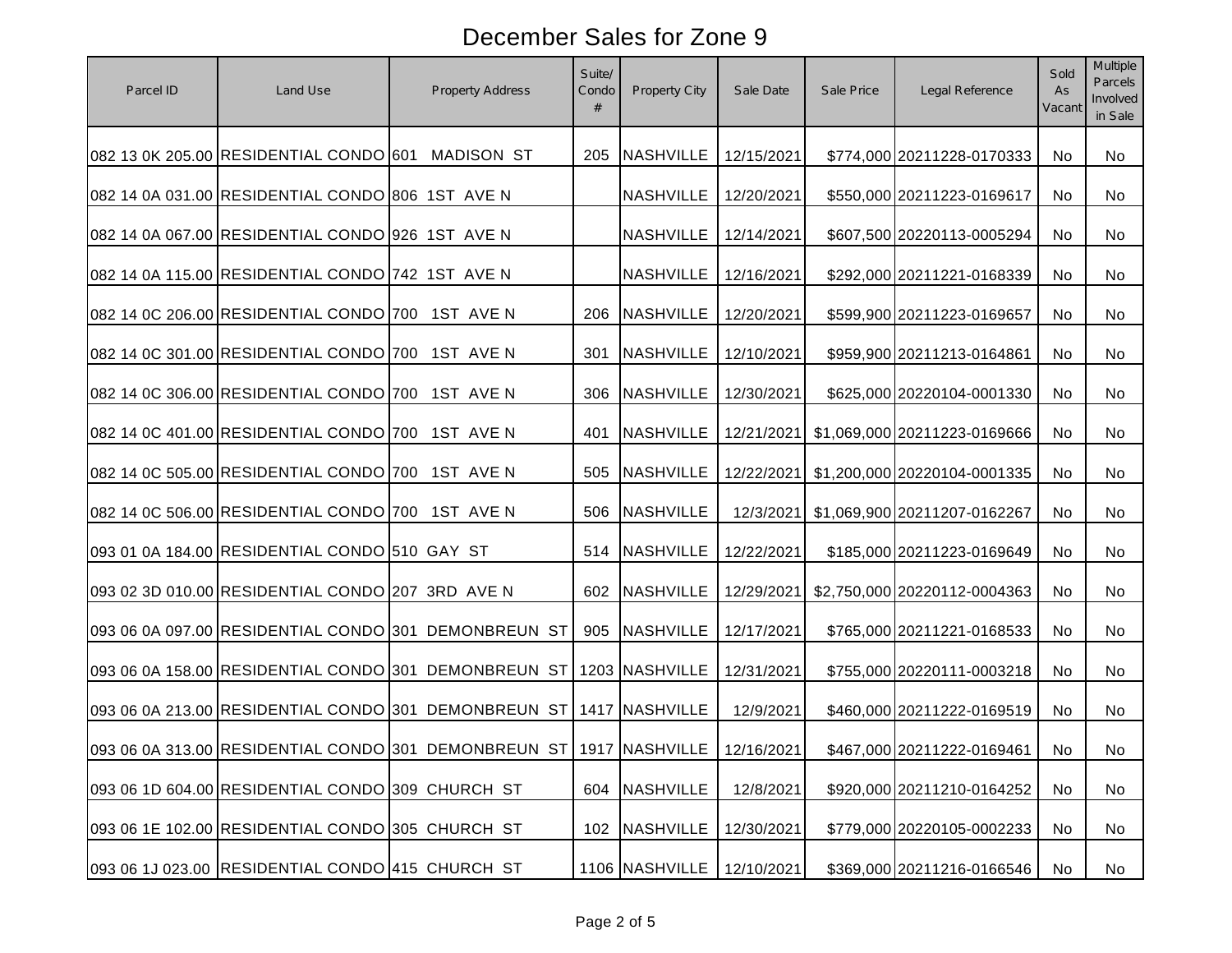| Parcel ID | Land Use                                           | <b>Property Address</b> | Suite/<br>Condo<br># | Property City    | Sale Date  | Sale Price | Legal Reference              | Sold<br>As<br>Vacant | <b>Multiple</b><br>Parcels<br>Involved<br>in Sale |
|-----------|----------------------------------------------------|-------------------------|----------------------|------------------|------------|------------|------------------------------|----------------------|---------------------------------------------------|
|           | 093 06 1J 213.00 RESIDENTIAL CONDO 415 CHURCH ST   |                         |                      | 2401 NASHVILLE   | 12/8/2021  |            | \$1,020,000 20211210-0164076 | No                   | No                                                |
|           | 093 06 1J 248.00 RESIDENTIAL CONDO 415 CHURCH ST   |                         |                      | 2606 NASHVILLE   | 12/30/2021 |            | \$419,900 20220104-0001086   | No                   | No                                                |
|           | 093 06 1M 045.00 RESIDENTIAL CONDO 515 CHURCH ST   |                         |                      | 3302 NASHVILLE   | 12/6/2021  |            | \$430,000 20211216-0166750   | No                   | No                                                |
|           | 093 06 1M 050.00 RESIDENTIAL CONDO 515 CHURCH ST   |                         |                      | 3307 NASHVILLE   | 12/30/2021 |            | \$600,000 20220110-0002742   | No                   | No                                                |
|           | 093 06 1M 060.00 RESIDENTIAL CONDO 515 CHURCH ST   |                         |                      | 3403 NASHVILLE   | 12/22/2021 |            | \$424,900 20220103-0000388   | No                   | No                                                |
|           | 093 09 0C 101.00 RESIDENTIAL CONDO 1212 LAUREL ST  |                         |                      | 1014 NASHVILLE   | 12/30/2021 |            | \$680,000 20220110-0002546   | No                   | No                                                |
|           | 093 09 0C 175.00 RESIDENTIAL CONDO 1212 LAUREL ST  |                         |                      | 1513 NASHVILLE   | 12/3/2021  |            | \$927,000 20211207-0162396   | No                   | No                                                |
|           | 093 09 0C 200.00 RESIDENTIAL CONDO 1212 LAUREL ST  |                         |                      | 1708 NASHVILLE   | 12/17/2021 |            | \$625,000 20211221-0168176   | No                   | No                                                |
|           | 093 09 0C 243.00 RESIDENTIAL CONDO 1212 LAUREL ST  |                         |                      | 2006 NASHVILLE   | 12/2/2021  |            | \$685,000 20211208-0162721   | No                   | No                                                |
|           | 093 09 0C 244.00 RESIDENTIAL CONDO 1212 LAUREL ST  |                         |                      | 2007 NASHVILLE   | 12/14/2021 |            | \$950,000 20211221-0168484   | No                   | No                                                |
|           | 093 11 0A 116.00 RESIDENTIAL CONDO 116 ACADEMY SQ  |                         |                      | <b>NASHVILLE</b> | 12/30/2021 |            | \$430,000 20220112-0004477   | No                   | No                                                |
|           | 093 11 0C 036.00 RESIDENTIAL CONDO 4 MIDDLETON ST  |                         |                      | <b>NASHVILLE</b> | 12/1/2021  |            | \$660,000 20211207-0162339   | No                   | No                                                |
|           | 093 11 0G 201.00 RESIDENTIAL CONDO 20 RUTLEDGE ST  |                         | 201                  | <b>NASHVILLE</b> | 12/3/2021  |            | \$1,125,000 20211206-0161274 | No                   | No                                                |
|           | 093 11 0H 002.00 RESIDENTIAL CONDO 65 LINDSLEY AVE |                         | 203                  | <b>NASHVILLE</b> | 12/22/2021 |            | \$559,900 20211228-0170587   | No                   | No                                                |
|           | 093 11 0H 014.00 RESIDENTIAL CONDO 65 LINDSLEY AVE |                         | 301                  | <b>NASHVILLE</b> | 12/20/2021 |            | \$339,900 20211221-0168532   | No                   | No                                                |
|           | 093 11 0H 018.00 RESIDENTIAL CONDO 65 LINDSLEY AVE |                         |                      | 305 NASHVILLE    | 12/28/2021 |            | \$549,900 20211229-0171229   | No.                  | No.                                               |
|           | 093 11 0H 019.00 RESIDENTIAL CONDO 65 LINDSLEY AVE |                         | 306                  | <b>NASHVILLE</b> | 12/27/2021 |            | \$535,000 20211229-0171184   | No                   | No                                                |
|           | 093 11 0H 023.00 RESIDENTIAL CONDO 65 LINDSLEY AVE |                         | 310                  | <b>NASHVILLE</b> | 12/17/2021 |            | \$344,900 20211220-0167710   | No                   | No                                                |
|           | 093 11 0H 027.00 RESIDENTIAL CONDO 65 LINDSLEY AVE |                         | 314                  | <b>NASHVILLE</b> | 12/30/2021 |            | \$279,900 20220103-0000500   | No                   | No                                                |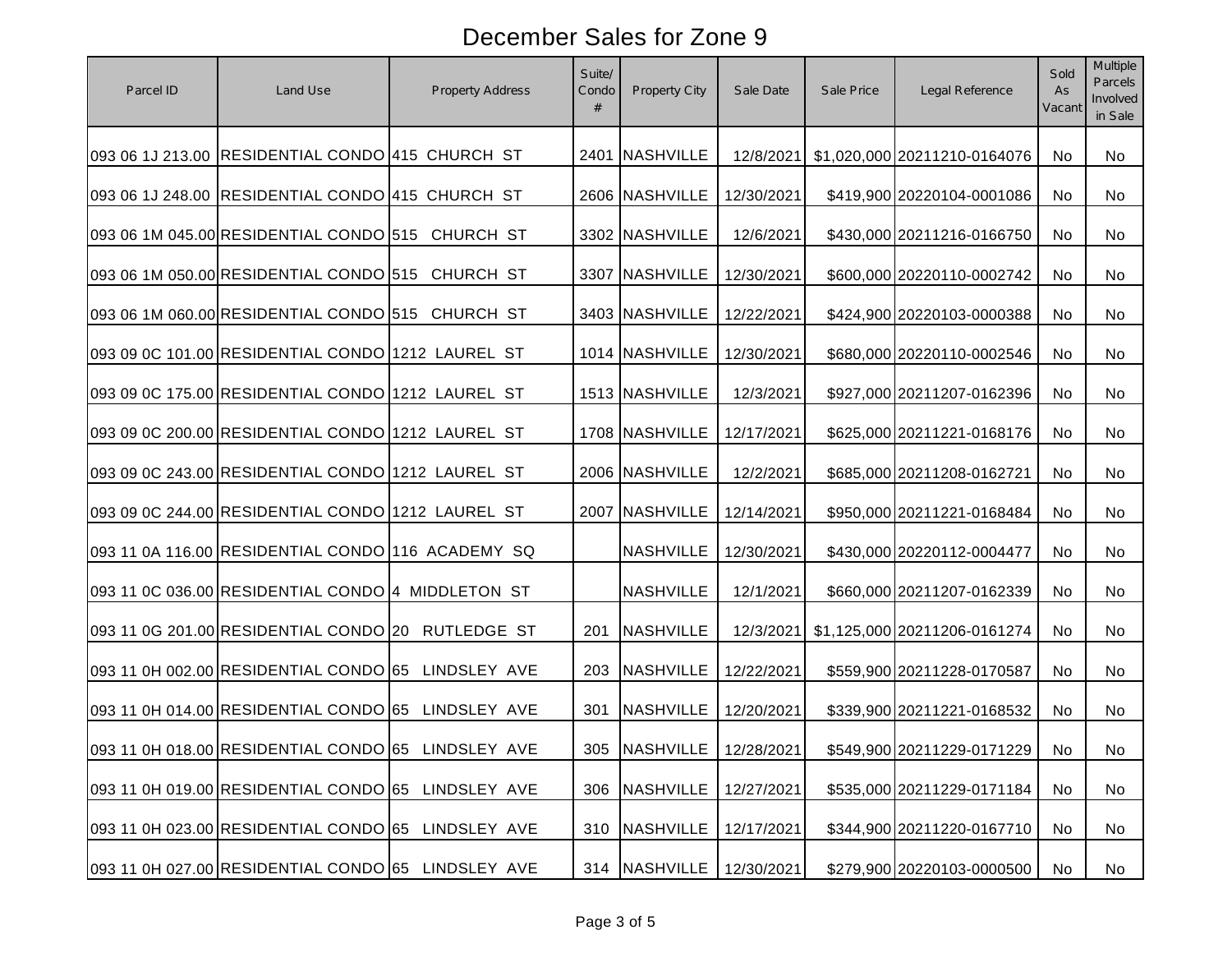| Parcel ID | Land Use                                           | Property Address | Suite/<br>Condo<br># | Property City    | Sale Date  | Sale Price | Legal Reference            | Sold<br>As<br>Vacant | <b>Multiple</b><br>Parcels<br>Involved<br>in Sale |
|-----------|----------------------------------------------------|------------------|----------------------|------------------|------------|------------|----------------------------|----------------------|---------------------------------------------------|
|           | 093 11 0H 028.00 RESIDENTIAL CONDO 65 LINDSLEY AVE |                  | 401                  | <b>NASHVILLE</b> | 12/22/2021 |            | \$359,900 20211228-0170573 | No                   | No                                                |
|           | 093 11 0H 030.00 RESIDENTIAL CONDO 65              | LINDSLEY AVE     | 403                  | <b>NASHVILLE</b> | 12/21/2021 |            | \$549,900 20211223-0169941 | No                   | No                                                |
|           | 093 11 0H 031.00 RESIDENTIAL CONDO 65 LINDSLEY AVE |                  | 404                  | <b>NASHVILLE</b> | 12/15/2021 |            | \$709,900 20211216-0166429 | <b>No</b>            | No                                                |
|           | 093 11 0H 032.00 RESIDENTIAL CONDO 65 LINDSLEY AVE |                  | 405                  | <b>NASHVILLE</b> | 12/22/2021 |            | \$479,900 20211228-0170569 | No                   | No                                                |
|           | 093 11 0H 033.00 RESIDENTIAL CONDO 65 LINDSLEY AVE |                  | 406                  | <b>NASHVILLE</b> | 12/21/2021 |            | \$569,900 20211223-0169960 | No                   | No                                                |
|           | 093 11 0H 034.00 RESIDENTIAL CONDO 65 LINDSLEY AVE |                  | 407                  | <b>NASHVILLE</b> | 12/21/2021 |            | \$699,900 20220105-0001884 | No                   | No                                                |
|           | 093 11 0H 037.00 RESIDENTIAL CONDO 65 LINDSLEY AVE |                  | 410                  | <b>NASHVILLE</b> | 12/21/2021 |            | \$374,900 20211223-0169946 | No                   | No                                                |
|           | 093 11 0H 038.00 RESIDENTIAL CONDO 65 LINDSLEY AVE |                  | 411                  | <b>NASHVILLE</b> | 12/23/2021 |            | \$709,900 20211228-0170496 | No                   | No                                                |
|           | 093 11 0H 039.00 RESIDENTIAL CONDO 65 LINDSLEY AVE |                  | 412                  | <b>NASHVILLE</b> | 12/17/2021 |            | \$549,900 20211223-0169927 | No                   | No                                                |
|           | 093 11 0H 043.00 RESIDENTIAL CONDO 65              | LINDSLEY AVE     | 502                  | <b>NASHVILLE</b> | 12/17/2021 |            | \$379,900 20211222-0169320 | <b>No</b>            | No                                                |
|           | 093 11 0H 044.00 RESIDENTIAL CONDO 65 LINDSLEY AVE |                  | 503                  | <b>NASHVILLE</b> | 12/20/2021 |            | \$529,900 20211222-0169277 | No                   | No                                                |
|           | 093 11 0H 045.00 RESIDENTIAL CONDO 65 LINDSLEY AVE |                  | 504                  | <b>NASHVILLE</b> | 12/20/2021 |            | \$309,900 20220103-0000488 | No                   | No                                                |
|           | 093 11 0H 047.00 RESIDENTIAL CONDO 65 LINDSLEY AVE |                  | 506                  | NASHVILLE        | 12/21/2021 |            | \$325,000 20211223-0169930 | No                   | No                                                |
|           | 093 11 0H 049.00 RESIDENTIAL CONDO 65 LINDSLEY AVE |                  | 508                  | <b>NASHVILLE</b> | 12/27/2021 |            | \$384,900 20211229-0171150 | No                   | No                                                |
|           | 093 11 0H 051.00 RESIDENTIAL CONDO 65 LINDSLEY AVE |                  | 510                  | <b>NASHVILLE</b> | 12/22/2021 |            | \$324,900 20211228-0170576 | No                   | No                                                |
|           | 093 13 0C 021.00 RESIDENTIAL CONDO 600 12TH AVE S  |                  |                      | 403 NASHVILLE    | 12/6/2021  |            | \$589,000 20211209-0163658 | No.                  | No                                                |
|           | 093 13 0C 180.00 RESIDENTIAL CONDO 600 12TH AVE S  |                  | 810                  | <b>NASHVILLE</b> | 12/6/2021  |            | \$380,000 20211209-0163262 | No                   | No                                                |
|           | 093 13 0C 182.00 RESIDENTIAL CONDO 600 12TH AVE S  |                  | 814                  | <b>NASHVILLE</b> | 12/9/2021  |            | \$375,000 20211217-0167176 | No                   | No                                                |
|           | 093 13 0C 204.00 RESIDENTIAL CONDO 600 12TH AVE S  |                  | 836                  | <b>NASHVILLE</b> | 12/13/2021 |            | \$742,500 20211220-0167644 | No                   | No                                                |